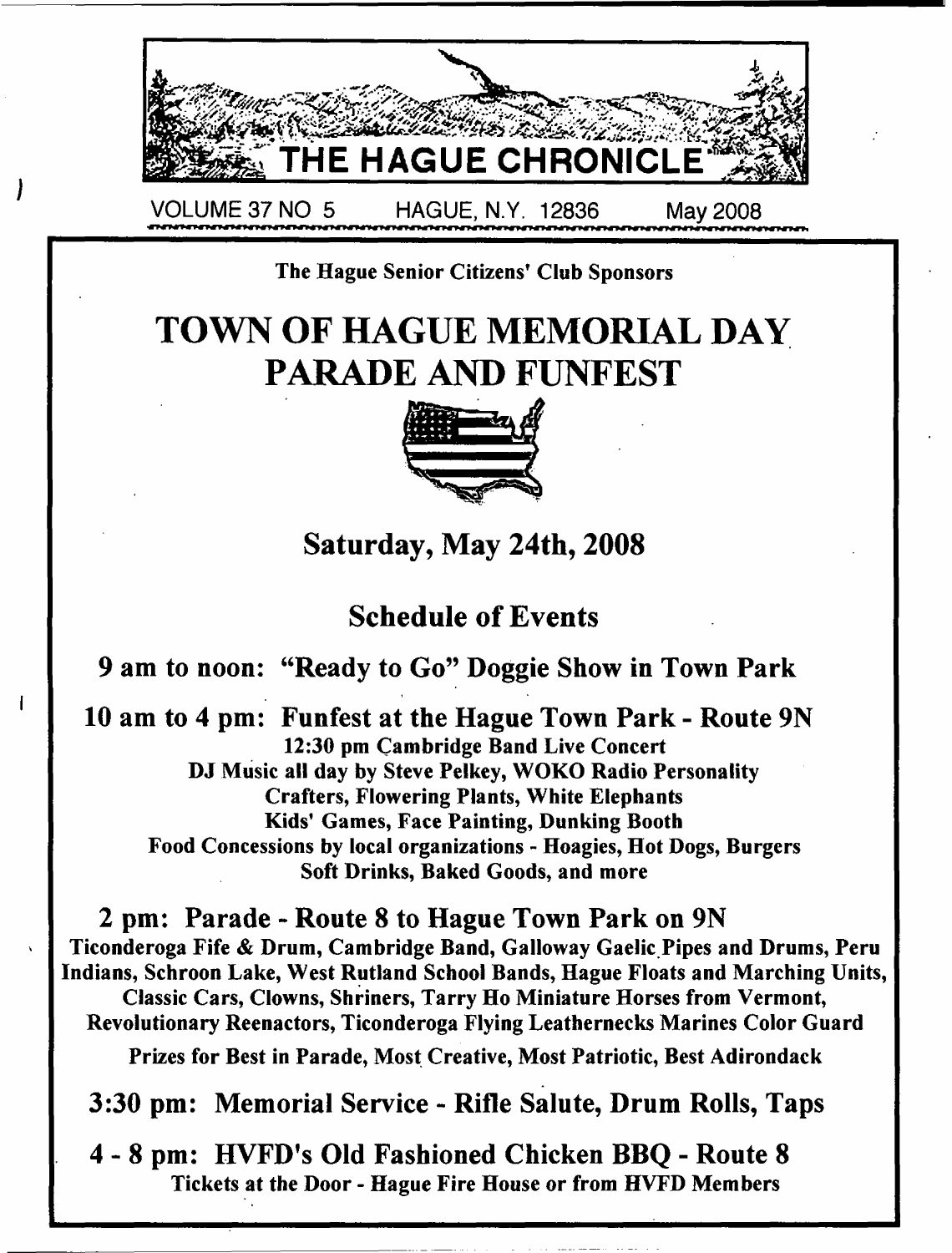Our April meeting at Silver Bay was such a  $success - the golf cart toris being a highlight! - that we$ hope to make it an annual event. So if you missed it this year, watch this column for an encore visit in 2009!

As you can well imagine, the Seniors are busy-as-beavers getting ready for Memorial Day in Hague. Once again, Madeline Pelkey and her team have put together an outstanding day and we look forward to seeing all our Hague neighbors out that day. Many of you have contributed items for our White Elephant table and we have a wide selection so be sure to stop by to say hello and pick up a few "treasures" –<br>lots of books, puzzles, knick-knacks, hand-made lots of books, puzzles, afghans, wicker porch furniture, etc., etc., etc.!

Our May meeting will be the annual "thank you" luncheon which will begin at 12 noon on Tuesday, May 27, at the Community Center and will feature "make-your-own-sundae" as the dessert entree. If you haven't already paid your dues, Gladys Graser will be glad to collect them that day. It's the best bargain around!

Weather permitting, we've arranged for a minitrip to the Kings Garden at Fort Ticonderoga on Thursday, June 12. Pack a picnic lunch and meet at the Community Center at 11:30 am that morning for car<br>pools. The Garden is expecting us at noon and will The Garden is expecting us at noon and will offer an optional tour at 1:30. The Kings Garden is a lovely local attraction: we'll have a sign-up sheet at our May meeting or just call Pat McDonough 543-6725 to let us know you want to join us.

Mark your calendar for the Seniors Picnic on Tuesday, August 26. Details will follow in later Chronicles.

1

Did you know? The Aviation Mall in Queensbury offers Senior Discount Cards. Just stop by their office at the mall and pick up Cards which will offer you  $10 - 50\%$  off at participating stores such as Belden Jewelers, The Bon Ton, Friendly's Restaurant, Regis Hair Salon and others.

#### MEMORIAL DAY DONATIONS

The Senior Citizens Club and the Parade Committee wish to thank all of you have contributed to date to this year's Memorial Day event in Hague. We do need more help to keep it going. For those who have not yet responded to our plea, any size donation is Please make checks payable to HAGUE SENIOR CITIZENS CLUB, PARADE ACCOUNT - mail to Hague Community Center, PO Box 509, Hague, NY ...Madeline Pelkey

The Hague Senior Citizens Club is holding the AARP safe driving program, instructed by Charlie Antonetti of Hague, on Wednesday, June 25, 2008 from 9 am to 5 pm. The Club will provide refreshments for the morning break and participants should bring their own "brown bag" lunch.

This driving course is open to all Club members and any other Seniors (50+) in the area. There is a limit on the number of participants so<br>you must sign-up in advance. The cost is \$10 you must sign-up in advance. with checks being made out to AARP.

The AARP Driver Safety Program is an 8hour classroom refresher that can help you learn the effects of aging on driving and how you can adjust your driving as well as save money on insurance premiums.

For further information or to register, contact Club President Judy Stock at 543-6517 or <[haguejudy@nycap.rr.com>](mailto:haguejudy@nycap.rr.com).

#### MEMORIAL DAY 2008

Saturday, May 24th will be Hague's sixth Memorial Day Celebration which the Hague Senior Citizens Club has sponsored. See page 1 for all the details.

The "GOD BLESS AMERCA" PARADE begins promptly at 2 pm, rain or shine, with parade lineup starting at 1 pm. Parade Winners will be announced immediately following at the beach.

The Memorial Service should start about 3:30 pm with a slightly new format. There will be a short Memorial Procession at the beginning to set the stage. Our Guest Speaker will be Dottie Henry who as a World War II WAC Sergeant has many memories of what it was like to be in the Military Service at that time. She will share with us her thoughts about Memorial Day.

This event will be another wonderful community celebration - HAGUE'S DAY TO ...Madeline Pelkey

#### *HONORING THE US FLAG*

*During a parade, at the moment the American Flag passes you, all should stand at attention facing the flag with their right hands over their hearts. Persons in uniform should stand at attention, face the flag and render the military salute.*

|                                                                                                  | THE HAGUE CHRONICLE is mailed out by volunteers on the Thursday after the third Tuesday     |
|--------------------------------------------------------------------------------------------------|---------------------------------------------------------------------------------------------|
| of each month. The news deadline is six days earlier. Please send news or address corrections to |                                                                                             |
| Uudy Stock at <haguechronicle@nycap.rr.com>.</haguechronicle@nycap.rr.com>                       |                                                                                             |
|                                                                                                  | The Hague Chronicle is supported by its readers and you may send your yearly tax deductible |
| contribution (check your label) to: the Treasurer, George lanson at:                             |                                                                                             |
| THE HAGUE CHRONICLE, PO Box 748, Hague, New York 12836-0748                                      |                                                                                             |
| Editor/Publisher: Judith Stock (518-543-6517)                                                    | Editor/Publisher, Emerita: Dorothy Henry                                                    |
| Reporters/Correspondents: Pat McDonough, Madeline Pelkey, Christine lanson, Dottie Henry         |                                                                                             |
| Features: Nancy Wotton Scarzello, JoAnne DeFranco, Stan Burdick                                  |                                                                                             |
| Our website: www.thehaguechronicle.org                                                           |                                                                                             |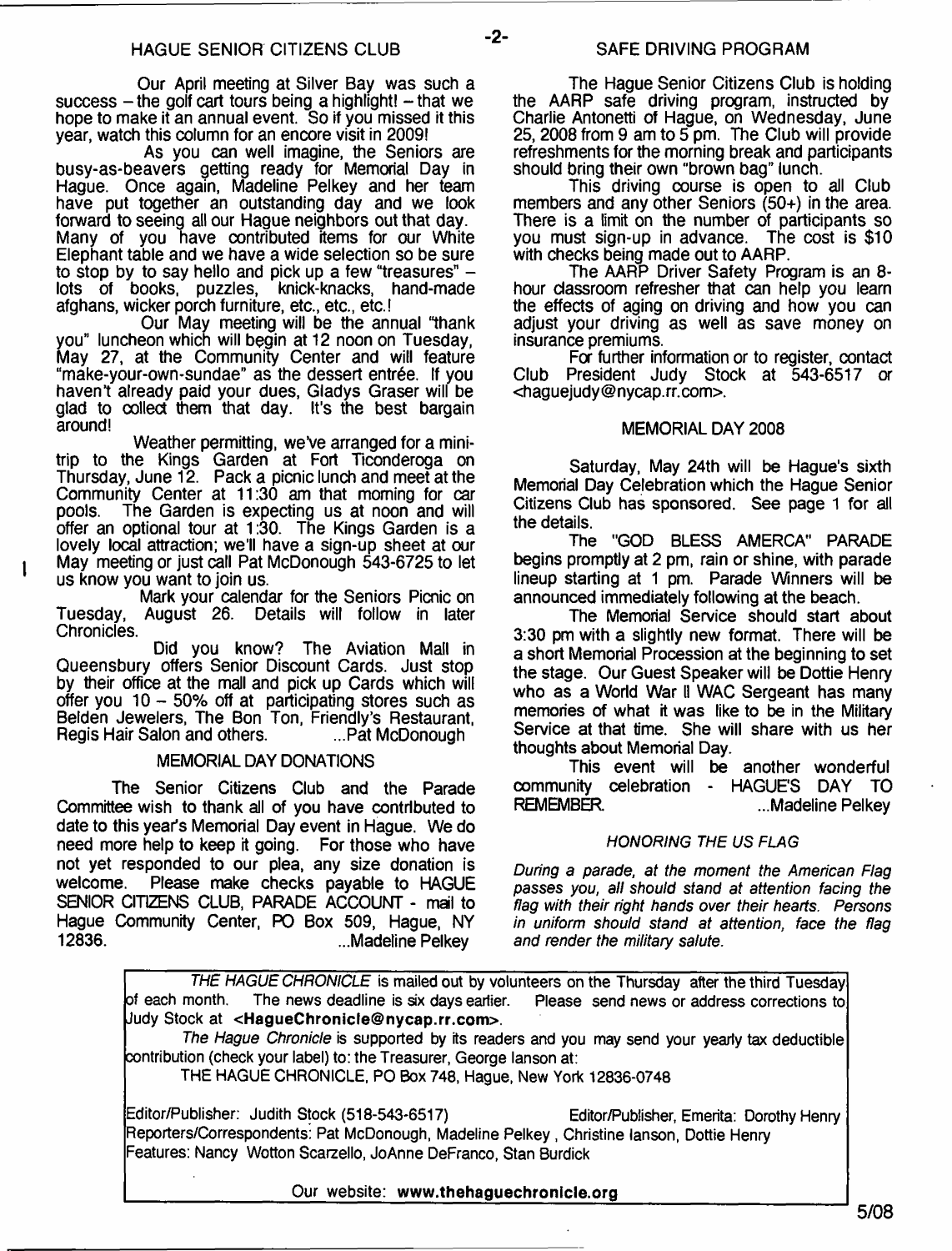The Hague Fish & Game Club will host the Champlain Valley Bluegrass members for a minifestival on June 7th and 8th. The event will be held at the Club on West Hague Road where a steak dinner will be served on Saturday from 3 to 5 pm. The dinner will be \$13 and is limited to the first 150 ticket purchases. Refreshments will be Refreshments will be available and you can bring your instruments to join the fun.

Tickets will be sold at the Fish & Game Club table near the dunking tank during the Memorial Day Funfest on May 24th or call Val Lawrence at 543-6846.

The Hague Fish & Game Club has also announced the raffle winner of the Mossburg Turkey Shotgun was Jim Hunsdon of Crown Point.

#### TAI CHI CLASSES CONTINUE

Mae Pagan has announced the new schedule of T'ai Chi classes. They will be held in the Community Center on Thursdays from 6 - 7 pm for the 5 week spring session beginning on May 22. There is also a 6 week session that began May 13 on Tuesdays from 6 -7 pm at the Ticonderoga Elementary School library.

#### WITH THE LGA

The Lake George Association (LGA) is recruiting volunteers for the season to find and identify the various types of turtles around the area and report back to the Lake George Turtle<br>Monitoring Project team. According to Emily Monitoring Project team. According to Emily<br>DeBolt, Education Outreach Coordinator, "A DeBolt, Education Outreach healthy turtle population indicates good water quality. The LGA is hoping to use the data collected by the monitors to look for trends."

Volunteers are asked to go out only 4 times during the summer for a minimum of 30 minutes each time. To sign up or for more information, contact the LGA at 668-3558 or <[ebolt@lakegeorgeassociation.org>](mailto:ebolt@lakegeorgeassociation.org).

*The LGA warns early season boaters to watch out for dangerous floating debris.*

The hanging flower baskets will soon be put up and donations for these displays can be sent to the Town of Hague, PO Box 509, Hague, NV 12836.

#### LGLC PROGRAMS

The Lake George Land Conservancy (LGLC) offers free "Walks and Talks" programs. Visitors are also welcome to use the reference library at the new Macionis Family Center for Conservation in downtown Bolton Landing.

To register for these programs contact the LGLC at 644-9673 or [<shoffman@lglc.org>](mailto:shoffman@lglc.org).

Wed. May 21, 6 pm - Macionis Family Center. "The Art of Stillness." Join Reiki Master and massage therapist Helena Holod. Learn to relax, cope with stress, increase your energy and enhance mental clarity and focus. Techniques are easy to use and appropriate for all age levels.

Sat. May 31, 10 am - 2 pm National Trails Dav at Cook Mt. Preserve, Ticonderoga. Volunteer to help dear trails of brush, replace trail markers and install waterbars to reduce trail erosion. Some tools provided, but bring your own, if you wish. Call for more details.

Thurs. June 12, 7 pm - Macionis Family Center. Lake George Nature Talk: "Birds in the Lake George Watershed- from Nuisance Waterfowl to Endangered Species." Joe Racette, Wildlife Biologist for NYSDEC, will speak about coordinating the volunteer monitoring of peregrine falcon nests in the Adirondack-Lake Champlain region, bird conservation and management concerns, induding the overpopulation of Canada geese and double crested cormorants.

#### LGPC MEETING

The Lake George Park Commission (LGPC) has organized a stakeholder organization workshop on stream corridor management within the Lake George Park for Wednesday, May 28, 2008 at 2 pm at the Fort William Henry Conference Center, Lake George, NY.

The meeting is part of a project by the Commission to better protect the Lake's water quality by developing a stream corridor management program and regulations. There willl be reportes on stream buffers, development of standards for Lake George and results of a stream mapping project.

The public is welcome to attend. Find more information at <[www.lgpc.state.ny.us](http://www.lgpc.state.ny.us)> or call 668-9347.



-3-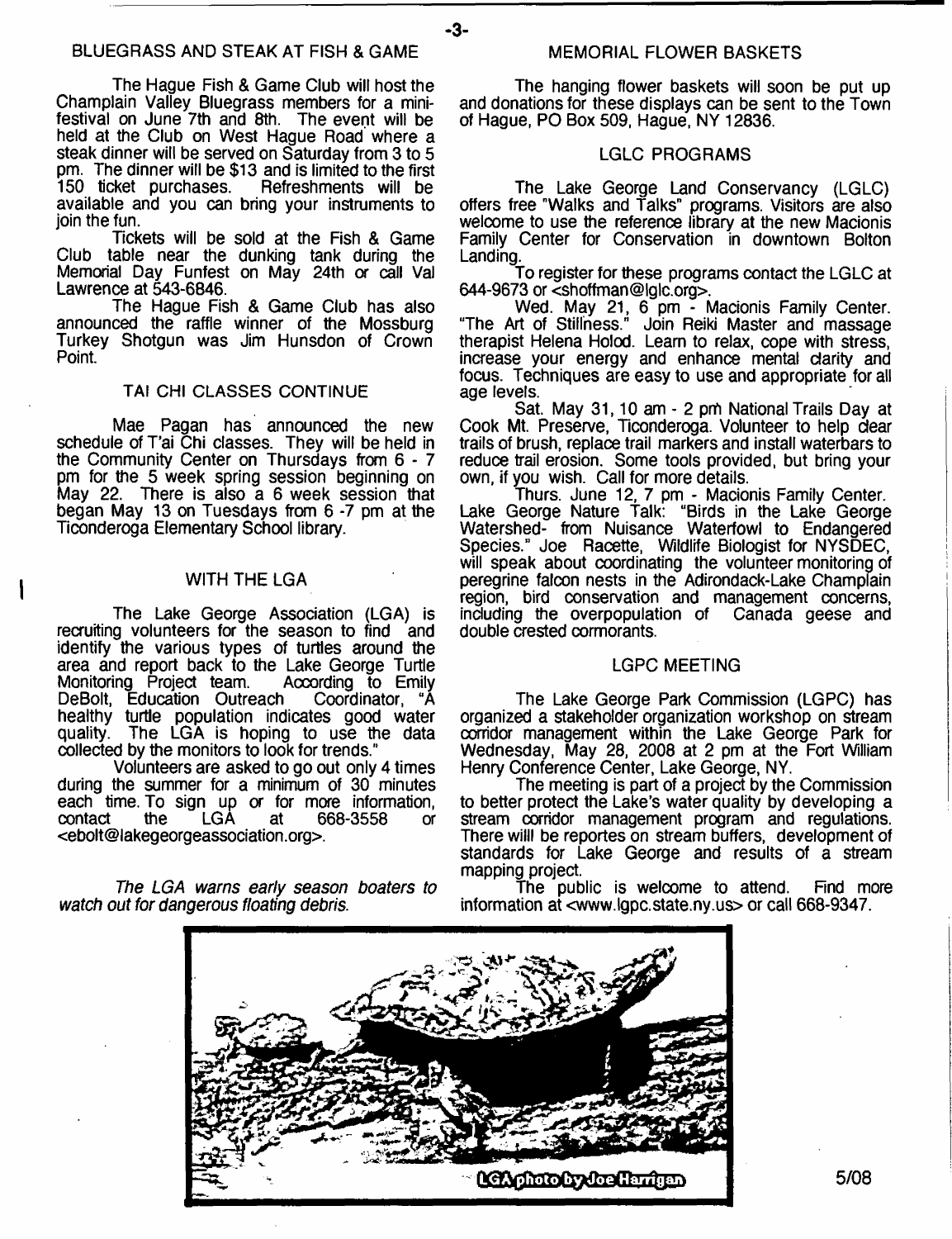**4**-

Popular presenters Bruce Tamlyn and cartoonist Stan Burdick will both be featured speakers at the 52nd International Program on "The Positive Power of Humor & Creativity" sponsored by The HUMOR Project The conference will take place at the Silver Bay YMCA of the Adirondacks from June 20 - 22, 2008. Another presenter will be Lucie Arnaz, daughter of Lucille Ball and Desi Arnaz, who will accept the Laughtime Achievement Award on behalf of her parents.

Bruce Tamlyn is the Director of Spiritual Life at the Silver Bay YMCA as well as founder and director of the Leadership for Life training and development company. He has been leading workshops for 20 years and will present a session on "Going in (Personality) Style with Emotional Intelligence: Are We Funny People or What!" Rev. Tamlyn will also shine his amusing grace in an ecumenical service entitled "Service with a Smile: To Keep the Faith, Keep Your Sense of Humor."

Stan Burdick is the founder and curator of the Cartoon Museum located in Ticonderoga, NY and a guest cartoonist for The Hague Chronicle. The Museum is the culmination for him of over 50 years of cartoon collecting and includes cartoons dating from as far back as 1830. He will set up a traveling exhibit from the Cartoon Museum and give a talk about his years of collecting including "fun factoids about famous cartoonists."

For more information, contact The HUMOR<br>Inc., Saratoga Springs, NY Project, Inc., Saratoga <[www.HumorProject.com>](http://www.HumorProject.com) or call 587-8770.

#### MANY RETAIL CHANGES

In Silver Bay, Sal Santanielfo is now operating "Sal's Selective Consignment Shop," operating "Sal's Selective Consignment Shop,"<br>and he is looking for things to sell. If you have an appropriate item you would like to turn into cash, take it to the Silver Bay General Store. While there you can also learn about Kathy Santaniello's new property management venture. For more information on either of these two new services, call 543-6441 or 543-6434.

In Ticonderoga, the Ribbon Cutting ceremony for the Grand Opening of the new Best Western Ticonderoga Inn & Suites on Burgoyne Road will take place on Friday, May 23, 2008 at 11:30 am. This new motel features the Burgoyne Grille, an indoor heated pool and spa, a fitness center and banquet and conference facilities.

Country Florist has relocated to Montcalm Street and will be open from 8:30 am to 6 pm during the week and until 4 pm on Saturday. They still have cut flowers and arrangements but have greatly expanded the gift areas which now include baby items, candles, fresh chocolates and a Christmas area.

#### **NOTEWORTHY**

**Although** *The Hague Chronicle* **has had flyers attached to the mailings previously, this issue is the first to have a full 12 pages!**

The Board of Directors of *The Hague Chronicle*<br>met twice this year. In January they elected Pat In January they elected Pat. McDonough to the Board and heard a treasurer's report from George lanson. The checking account had a balance of \$6114.40. There are also 2 CD's totaling \$7000. The interest goes toward the Dorothy Henry Scholarship established by *The Hague Chronicle* for a graduating student from Ticonderoga High School.

In May the Board met to discuss the results of the Survey that was sent out with the donation acknowledgments. Of the 542 surveys sent out, 34% of them were returned. Of those returned, 31% were from year-round residents, 54% from seasonal residents and 15% from other readers (famer residents, have vacationed in Hague, live in area, have family in area, etc). Over 80% of the respondents checked "very interested" in the areas of Town Government, Local Events and Area History. There were a few good suggestions made which the Board is considering and many, many people were generous in their appreciation of receiving *The Hague Chronicle.* A few specifically responded, "Leave it the way it is."

The Board also discussed the issue of reporters and staffing. There is a wonderful mailing team that gets together to get out the paper each month. But there are few volunteers to help with reporting, gathering and editing the news. We would be delighted if someone would like to join us on a regular basis or even be a guest editor one month.

The current Board members are Judy Stock, Editor/Publisher; George lanson, Treasurer; Nancy Young, Secretary; John Barber, Michele Gautreau, Christine lanson, Pat McDonough and Dottie Henry, Emerita. ...Judy Stock

#### HCAA PLANS "BYOE" PICNIC

After last summer's successful and fun-filled allschool reunion in August during the Bicentennial celebration, the newly-formed Hague Central Alumni Association (HCAA) started a newsletter for members, The Raider Review, which is published in the fall and spring. Membership dues are \$5/year and a renewal notice will be sent out in the spring edition of The Raider Review.

A "BYOE" (Bring Your Own Everything) picnic to keep members connected is being planned for Saturday, July 12, 2008 at the Hague Volunteer Fire Dept, pavilion. For further information contact Kathy Santaniello at 543-6434.

#### 2008 TRIATHLON VOLUNTEERS

Want to get involved but not interested in actually racing? The North Country Triathlon organizers are looking for volunteers who are just as excited and motivated about helping out as the athletes are to race in the event on June 28, 2008. There was a truly fantastic group of volunteers in 2007 and they hope to see many of the same faces again this year.

If you are interested - fill out the volunteer form on the NCT site at <[www.northcountrytri.com](http://www.northcountrytri.com)>.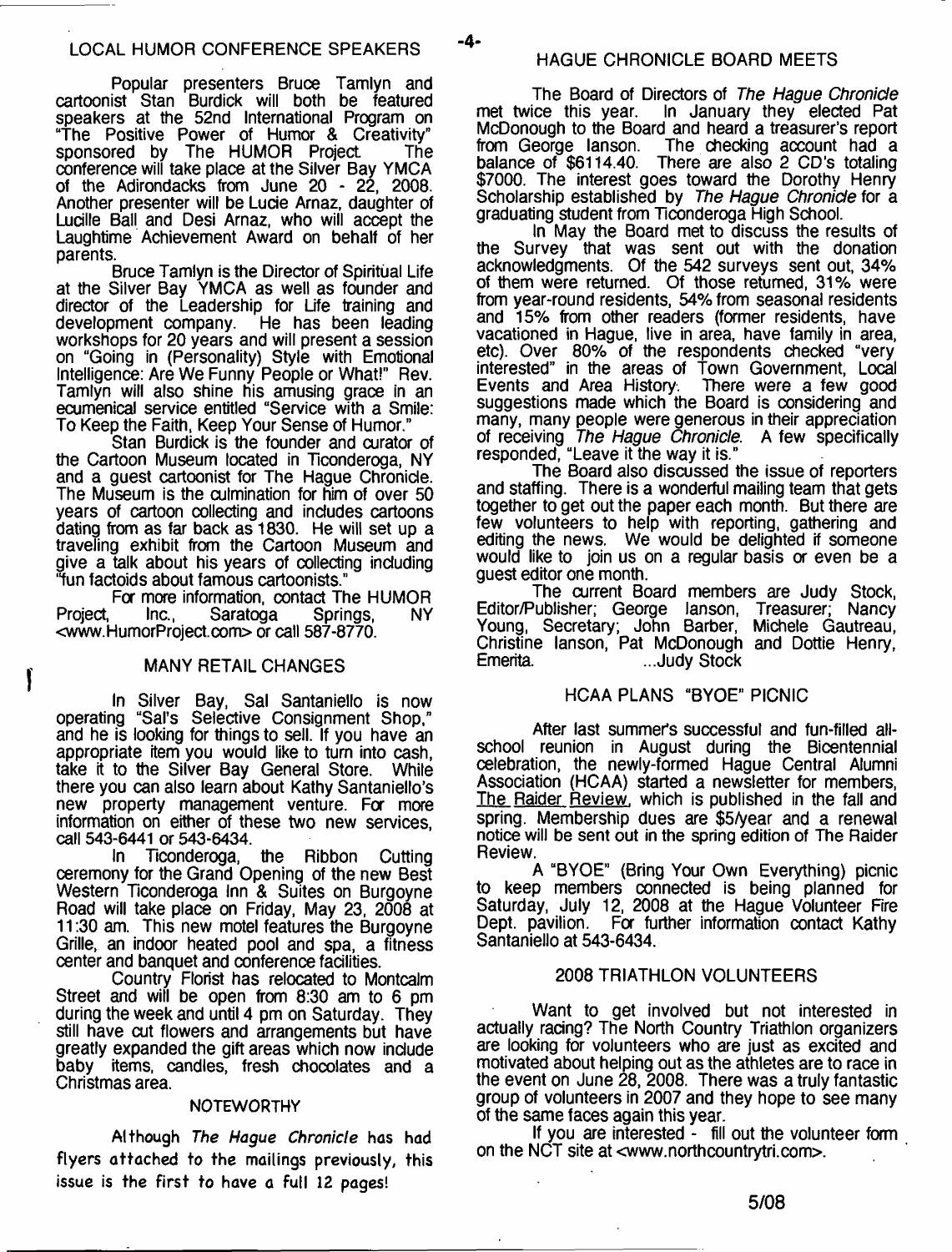### FROM THE DESK OF THE TOWN HISTORIAN

Gerald Crammond, Hague Town Historian, has just completed typing into his computer all the records of deaths, marriages and births from 1887 to 1908. Gerry reports he found the task "very interesting" and noted 'There was a fair amount of activity during those times as the Graphite mines were in full operation and the population in this area boomed."

One of the most disturbing facts was that over 35 deaths were recorded for children under the age of 16. In one incident in 1894, the Congdon family lost 5 children, ages 2 to 14 years old, in a span of three days due to diphtheria. Some of the doctors named were J. P. Cummings, G. H. Beers, D. S. Sandon and R. C. Wilcox.

There are marriage records which are good for genealogy since they include information on both parties'<br>families. He said there were "many cases where the He said there were "many cases where the groom was in his thirties or forties who were marrying girls as young as sixteen or eighteen." The most prominent minister during this time was Joseph Dunn, D.D.

Jerry has noted some of the names - Braistead, Carney, DeLarm, Fish, Rising, Yaw, Sexton, Balcom and Jordan - are still familiar to many. Anyone wanting to review the records can leave their name at the Community Center (543-6161) and he will get back to you.

#### HAGUE HISTORICAL SOCIETY

The Historical Society will hold its Annual Meeting Monday, June 23rd at 7 pm at the Hague Community Center. Please join us and don't forget to bring your annual \$5.00 dues! There'll be a brief business meeting, a program, and refreshments. The program will be presented by our Vice President Gale Halm who will share with us some wonderful film footage from the first half of the 20th century. These films capture life on the shores of Lake George at the height of the hotel era.

Presently, we have a few needs that Chronicle readers may be able to help with: 1) We'd like to borrow a camcorder to help us prepare a program on Graphite for this summer; and 2) We need volunteers to serve on our Programs, Publicity and Membership committees. If you're able to help with any of these needs, please call Pat McDonough at 543-6725 or Gale Halm at 543-6825.

Our 2007 Robert M. Decker note cards are once again available at Junipers and the Silver Bay General Store. Our 2008 note cards are called "Seasons" for which we've selected four seasonal photographs from the collection of the Hague Historical Museum. These cards are a wonderful way to help support your Historical Society and both will be available at the annual meeting.

The Exhibits and Collections committees have been busy at work on new exhibits – one on cookbooks and one on Hague's early schools. We are most and one on Hague's early schools. interested in any old photographs or memorabilia from the era of schools prior to the consolidated Hague School District in 1927. If you have anything which you think might be of interest, we would like to have an opportunity to scan it for the collection. Please call Kathi Ramant 543- 6542 or Pat McDonough 543-6725 and we'll arrange to borrow, scan, and quickly return your materials.

The Historical Society has put together a number of binders containing lots of local lore, history and pictures. They're always available on the table in the Museum so come in and enjoy a good read.



#### **GENERAL HAMMOND LOCOMOTIVE**

**Woo . . . Woo . . . What's that? It's the General Hammond Steam Locomotive back in Hague for the Memorial Day Festivities! Be sure to watch for this reproduction of the 1870's locomotive in the parade and down at the Hague beach during the day.**

**The General Hammond was Engine No. 1 in the small fleet of the Crown Point Iron Company's Railroad. Manufactured in 1873 in Scranton, PA, it began its Adirondack service In January 1874 hauling iron ore from the mines in Hammondville to the shores of Lake Champlain where it was off-loaded onto canal boats that moved it to Albany, Troy, and Pennsylvania for manufacturing.**

**The original engine was a 22 ton, narrow gauge locomotive named in honor of the company's chief executive, General John Hammond, whose family was heavily invested in the Crown Point Iron Company. By 1885 the General Hammond was retired and the last shipments of iron ore came down the mountain in July 1893.**

**From "Rails in the North Woods, Histories of Ten Adirondack Short Lines", by Richard S. Allen, William Gove, Keith F. Maloney, Richard F. Palmer.**

#### GILLIBRAND AT WORK

Congresswoman Kirsten Gillibrand has held numerous town hall forums throughout the district in order to hear from constituents about property and school tax burdens. She has encouraged the Property Tax Relief Commission to find a comprehensive solution that will reverse the recent sharp increases in property taxes, including finding alternative funding for schools.

Gillibrand has strongly advocated ending unfunded mandates, such as No Child Left Behind, which place an unfair burden on school and local government budgets and result in higher property taxes. She is also the sponsor of the Property Tax Relief Act which will enable the 1.4 million New York homeowners who do not itemize their tax returns to deduct their property taxes on their federal tax return.

Mrs. Gillibrand has also introduced a bill to help Iraq and Afghanistan veterans. It would mandate that the Pentagon provide a benefits handbook to every service member that is leaving active duty so that they are aware of the earned benefits they, and their families, should receive.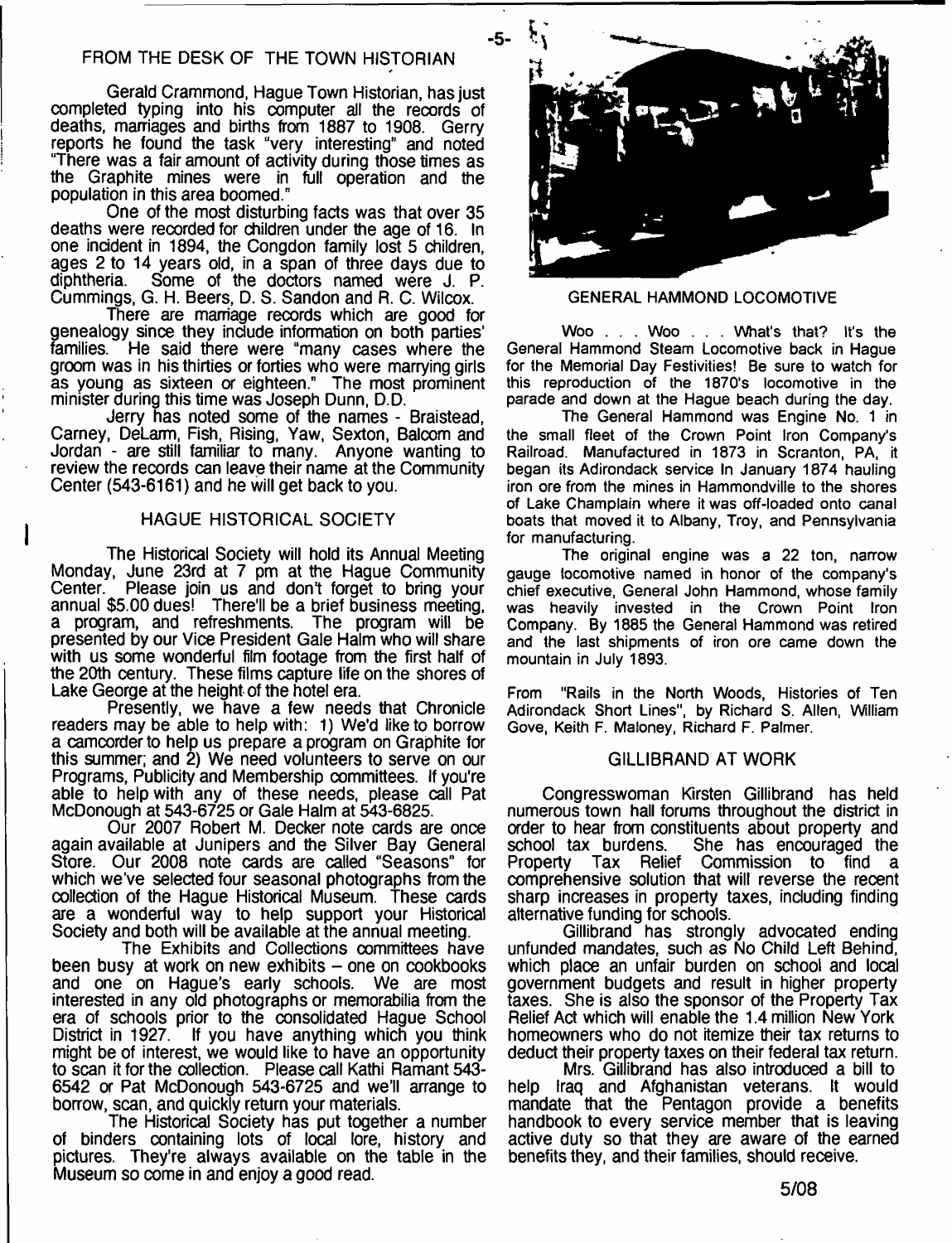Chairman Robert Goetsch and members Bill Pittman, Lindsay Mydlarz, George lanson and Glenn McKee were in attendance. Martin Fitzgerald, II and Donna Charboneau were absent.

The Board accepted the following applications as complete, set dates for a site visit and will hold any hearings next month.

#### Johnson (12.18-1-16) Lakeshore Drive (TR-1)

Application to replace an existing 459 sq. ft. structure and deck with a new 512 sq. ft. structure and deck

Naviiskv (93.19-1-101 7763 Lakeshore Drive (RC1

Application to expand and relocate a previously approved garage and approval for a 96 sq. ft. shed which has been placed upon the lot. Van Buskirk (93.19-1-2) 7796 Lakeshore Drive (RC)

Application to install a 176 sq. ft. patio of pavers with a crushed rock base on a legal nonconforming lot.

#### PLANNING BOARD-5/1/08

Chairman E.J. Siwek, Roily Allen, John Brown, Martin Fitzgerald, Sr., Richard Frasier and Pam Peterson were present and Bruce Clark was absent.

#### Johnson. (12.18-1-16) Lakeshore Dr. TR1

The applicant would like to demolish an existing 459 sq. ft. structure and deck and construct a new 512 sq. ft. cabana and deck. The existing structure sits on the south side of the parcel, 1 foot from the MHW of Lake George. If approved the new cabana and deck will sit 8 ft. from the MHW of the lake and be located on the north side of the property.

After a site visit, the Board voted to recommend against variance approval by the ZBA since there is already an appropriate place for an accessory structure.

#### Navitsky. (93.19-1-10) 7763 Lakeshore Dr. RC

The applicant would like to expand and relocate a previously approved garage and would like approval for a 96 sq. ft. shed already placed upon the lot. This approval would require relief from a condition placed on the 2006 approval that there be no further increase of lot coverage.

The Board voted to recommend approval by the ZBA since the change is minor.

#### Van Buskirk (93.19-1-217796 Lakeshore Dr. RC

The applicant would like to install a 176 sq. ft. stone patio with a crushed rock base on a legal nonoonforming lot. The existing house now covers 15.9% of the lot. If approved the patio would be a .35% increase. A landscape plan has been submitted.

The Board voted to recommend the ZBA<br>approve the request with conditions that an the request with conditions that an appropriate vegetative plan be executed with native plantings and the base for the patio should be installed to allow for proper drainage.

#### More. (93.12-1-13) 132 Sabbath Day Point Rd TR1

The applicant would like to construct a 696 sq. ft. deck within 100 feet of the lake. In 2006 the Planning Board approved an application for a 1200 sq. ft. addition to an existing structure and a two-car garage. Mr. More has since decided not to build the addition or the garage. Thinking he had met the zoning requirements, he had begun building on the lot and apologized for the mistake.

The Board voted to recommend approval based on the submitted plans with the addition of a vegetative buffer to shield the deck from the lake.

#### Strutz (26.18-1-101 9222 Lakeshore Dr. TR1

The applicant would like to place an 8 ft by 12 ft. storage shed 75 ft. from the lake and would also like to construct two retaining walls. 18 in. high for the purpose of terracing the front slope of the property.

The Board deemed the application complete and scheduled a site visit.

#### Marschner. (43.17-1-6) 29 Springdale Manor TR1

In 2006 the ZBA approved an application for a 110% addition to an existing non-conforming house with the condition there be no increase to the existing footprint. When construction began it was found the existing first floor components were not sound. The applicants have had to replace most of the first floor, changing the proposal from an addition to an existing structure to more of a total replacement.

The Board voted to accept the new plan.

#### Code modification - Definition of structures

It was decided to send the recent draft by Chairman Siwek to Town Attorney Viscardi for his review and integration into the Code.

#### TOWN BOARD MEETING - 5/13/08

Supervisor Belden and Board members Dick Gladu, Rudy Meola and Edna Frasier were present. Mark Martucci was absent due to family illness.

A moment of silence was held for Hannah Conlon Cameron.

Committee Reports:<br>Assessor & Justice: There is an opening for secretary of the planning and zoning boards as well as the derk to the Town Justice and an office helper. The Personnel Committee will review the needs and come back with a proposal for perhaps a single administrative position for 20-25 hours per week.

Coundlman Gladu reported on the summary of the 2008-2009 proposed Ticonderoga School Budget and noted some voter statistics (see back He said that next year Superintendent McDonald will put a budget meeting early on the agenda for Hague.

Cont'd on page 7 - Town Board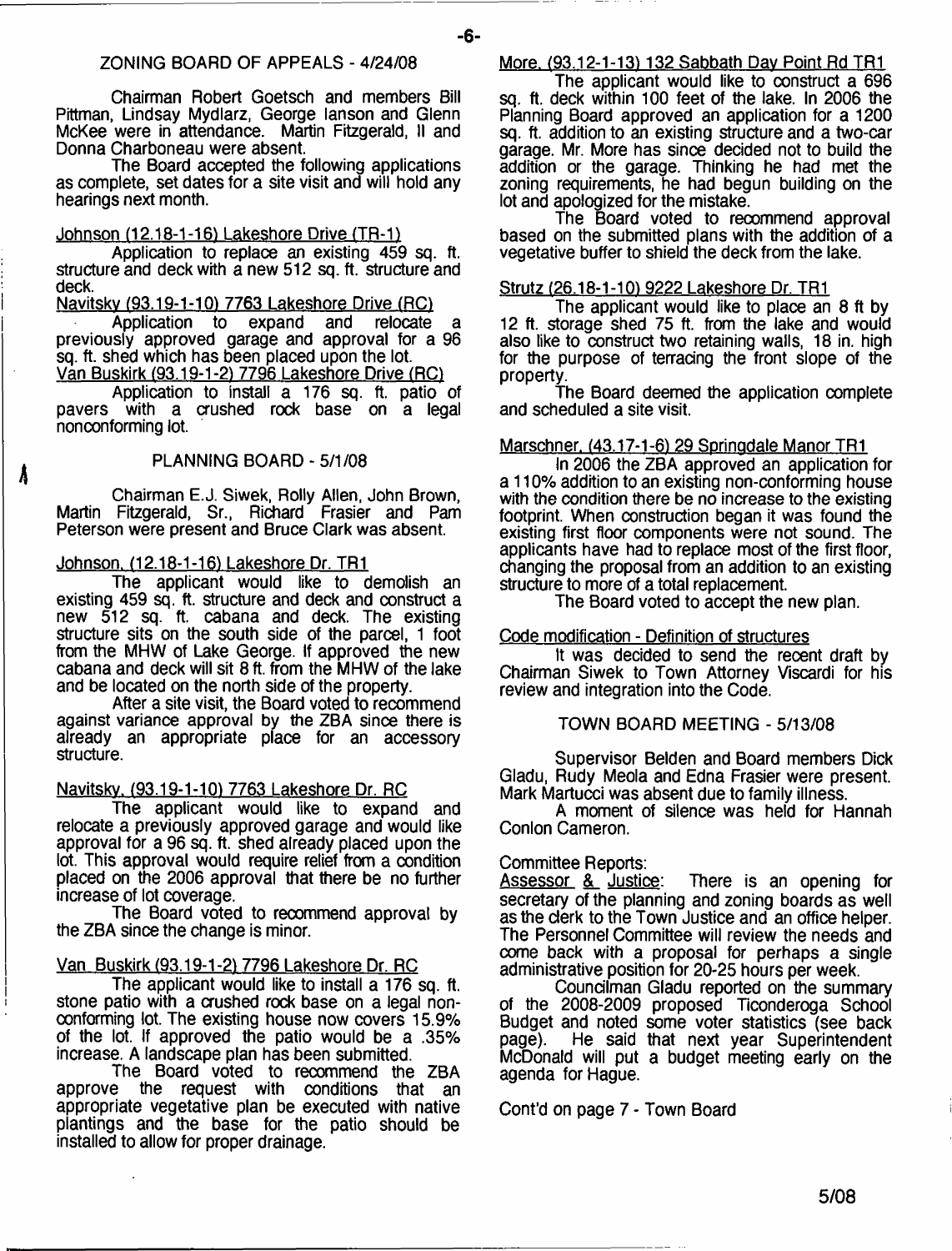Buildings & Grounds Council member Frasier noted that since Mr. Martucd is absent, she will get together with him to discuss getting the building clean and a proposal for the back deck in time for next month. She said that work on the lobby will be done in September when the building is less busy.

Enhancement Committee: Board member Frasier said that the plants for downtown have been ordered and they need to make sure they are watered in the spring. Mike Beneduce has donated plants for the bridge.

Finance &\_ Insurance: Board member Frasier reported that she had contacted a retired auditor who is familiar with the NYS audit regulations who will send in a proposal to go over the procedures we should be using.

Councilman Meola reported that the bank was still paying the 1.3% interest on the cash accounts instead of the amount presented in their proposal because no letter had gone out informing them that we accepted the proposal. Mrs. Frasier said that as soon as she realized the letter had not gone out she did contact them. Mr. Meola asked Supervisor Belden why the proposal had not been sent out earlier after approval at the April Board<br>meeting. Mr. Belden's response was merely to Mr. Belden's response was merely to become irate that it had been brought up.

Fire Department: A report was given on the May 8th special meeting noting the significant progress made by the Fire Department. Supervisor Belden noted that the dry hydrants seemed to be working now and nothing will be dug up.

Highway: Councilman Gladu reported that the Highway Department had been sweeping the roads, including some hand sweeping, and that 227 yards of sand have been picked up with more to do. By picking up this sand it will not get into the Lake. The Department also picked up the storm debris from the side of the road and have chipped nearly 500 cu. yds. so far. There are chips up by the highway garage for any resident who needs some.

The potholes on Route 9N have been reported and are scheduled to be done before Memorial Day.

The Board also voted to send out a proposal for bids for sand for next year.

<u>Museum & Historian</u>: Council member Frasier presented an inquiry from the Hague Historical Society about funds to replace some of the fencing in the old cemetery adjacent to Pine Orchard Road. The Society will be cleaning up the area this spring. The debris will be put out by the road and the Highway Department will be asked to pick it up.

Planning/Zoning/Stormwater: An inventory of the culverts will be made. ZEO Clark organized a workshop in Hague for training for Zoning and Planning Board members.

Recreation & Youth: The YMCA summer program has been organized and the Town is waiting for the applications to come in from Silver Bay. Any youth who want to take part in the summer program can call the Community Center (543-6161) and the application will be sent out.

Sewer Dist. #1 & #2. The Board authorized the attendance of Supervisor Belden at the Land & Water Grant funding conference in Saratoga Springs.

Town Park: The Beach should be cleaned up by Memorial Day. More sand is needed and the Board authorized getting any that the DEC would approve.

Transfer Station: Councilman Gladu gave the Board a summary related to a proposal with Casella Waste Management. They would like a change in hours and higher fees for the 30 gallon bags as well as the Town to pay a portion of the hauling fees. More negotiations will take place.

Under other business the Board:

Agreed to put up a new sign at the Town Park but will hold off to get comparison prices.

Approved additional summer staff with Joan Steitz in the Visitor Center, Kaley Manning to help with Park Maintenance, Kathi Ramant as a Park Attendant substitute and Brendan Carberry as an alternate lifeguard.

Authorized Supervisor Belden to attend the June 1 st & 2nd annual meeting of the Association of Adirondack Towns and Villages to be held at Lake Placid.

Discussed purchasing a truck but will continue leasing until then.

Discussed a letter from the Hague Chamber of Commerce with a request for a change in the Town Alcohol Beverages Ordinance which would allow alcohol to be served at special events in the Town Park. The matter will be on the agenda for next month with more information on insurance costs to cover it.

Approved a change in name of "Winnie Drive" to "Jenkins Point Drive."

Discussed an application to the NYS DOT Transportation Enhancement Program for money for the Walkway project. Since it will also involve costs to the Town, the Board will meet with the Walkway Committee on May 19th.

Authorized the Supervisor to sign an Inter-Municipal Agreement between the Town and members of the Lake George Watershed Conference for \$700 to share the use of TV camera & equipment to inspect sewer lines.

Approved \$100 from occupancy tax funds to promote the Dog Show being put on by Linda Benway at the Town Park.

Cont'd on page 8- Town Board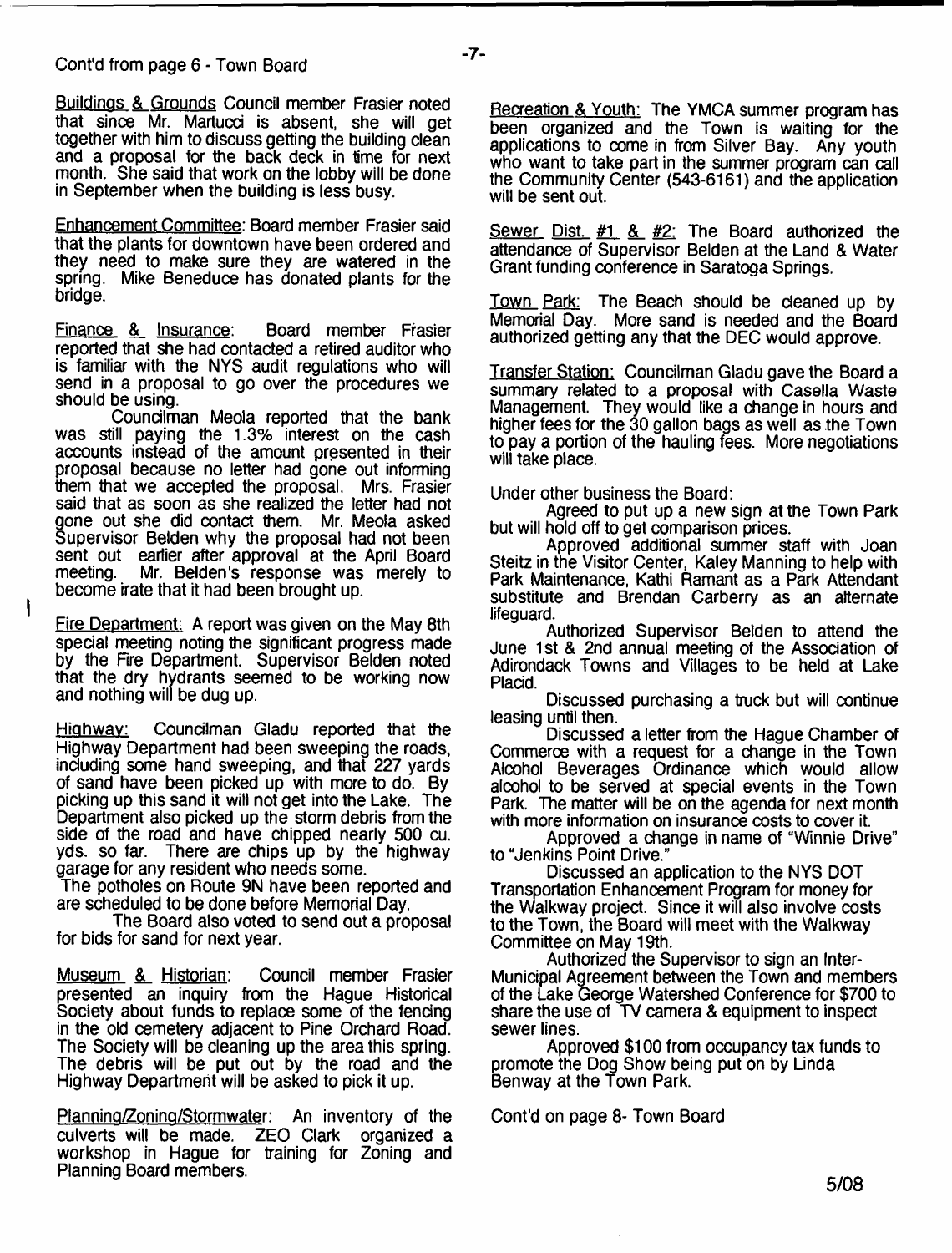#### Cont'd from page 7 - Town Board

Discussed funding and status of the Snow Park at Sabbath Day Point The Town has already paid \$3000 for the survey and \$7500 may be needed for an engineering plan. It will cost over \$250,000 to build with half the funds coming from a grant and the other half from in-kind services from the Town. Issues of the easement and adjacent property still need to be discussed.

- **8**-

Approved an adjustment of the ice and snow contract which will provide the Town with additional money for fuel and equipment

Accepted the lowest bid for landscaping 3 Town areas - at the Community Center, Town Park and triangle at intersection of Rt 9N and Rt 8.

Learned that Saturday and Sunday, June 28 & 29, 2008 are designated as Free Fishing Days in New York State. During those two days, anyone can fish New York State waters, and no fishing license is required.

The Board then went into Executive Session with Linda Benway to discuss concerns about the position of Animal/Dog Control Officer.

#### FREE CLEANUP DAY

 $\mathbf i$ 

Hague's Annual Free Cleanup Day will be held on Friday, June 13 & Saturday, June 14, 2008.

For Hague Residents sixty (60) years of age or older and those who are physically<br>disabled/handicapped, the Town Highway disabled/handicapped, the Town Highway Department will do pickups between the hours of 6 am - 2 pm on both days. Preregistration is am  $-2$  pm on both days. mandatory for this pickup service by calling the Community Center at 543-6161 by 4 pm on Thursday, June 12, 2008. ALL items for pickup MUST be sorted and placed at the roadside prior to 6 am on June 12th and may not exceed a combined total that will fit into a standard size pick up truck. These procedures must be followed *or* the items will not be picked up.

Other Town Residents may bring one standard size pickup truck load for free to the Town of Hague Highway Department from 7 am to 3 pm only on those days.

Acceptable Items which must be sorted may include but are not limited to White Goods (stove, washer, dryer, etc), Furniture (Chairs, TV, sofa, rugs, etc.) and Metal.

Do NOT use unacceptable items which include Recyclables, Garbage, Brush/leaves, C & D (construction materials), Tires, Propane tanks, refrigerators, air conditioners, dehumidifiers.

A flyer with this information is available at the Community Center and Post Office. Fa questions and registration for pick-up, call 518- 543-6161.

#### ARTS FAIR VENDORS

Vendors of hand-crafted items are still needed for the 37th Annual Hague Arts Fair on August 2-3, 2008. Contact Judy Schultz, [<hagueartsfair@yahoo.com>](mailto:hagueartsfair@yahoo.com) or 543-6769.

**The article last month was from the October** 1978 **issue of** *The Hague Chronicle*.- **not January** 1989 **as noted. The following is excerpted from the December** 1978 **issue of** *The Hague Chronicle:*



**COLONEL MANN REALLY WAS, Part II by Ursula Montbriand**

**Colonel William d'alton Mann, in addition to having really been a Colonel in the U.S. Army during the Civil War, had also really been: an hotelkeeper; inventor and purveyor of accoutrement yokes; entrepreneur of one of the first American oil companies; publisher of one of the South's most prominent papers (The Register) while living in Mobile, Ala.; owner of \$100,000 interest in a cotton seed oil refinery - the first and largest in the South; millionaire inventor and manufacturer of Railway sleeping cars; cofounder of a company that operated the Orient Express; inventor of some of the earliest refrigerator cars; owner of slaughter houses in Budapest which shipped meat to cities of western Europe from Hungary; and finally the eccentric roily polly editor of Town Topics, a "journal of society".**

**During the years at Town Topics he was often involved in law suits and trials because of its section called "Saunterings" and** signed "The Saunterer" in which Col. Mann not only reported the **spectacular social "goings on", fabulous parties, weddings, etc. but included numerous items of gossip (always carefully checked for accuracy). He was given the title, The Man Who Robbed The Robber Barons" after he and his staff were accused of taking bribes and exorbitant advertising fees for suppressing certain scandalous items about the rich and famous or including complementary reports.**

**(Meanwhile back at the Lake) From April to November every Thursday evening he, his editors, their wives and delegations of fluttering girls left Grand Central Station - making the return trip on Sunday evening. The weekends were spent at Saunterer's Rest, Col. Mann's big summer house "on his private island in Lake George opposite the town of Hague, a sedate resort..."**

**For the weekly house party the Col. reserved a Pullman car. The journey took 16 hours, including a trip by lake steamer and naphtha launch.**

**His hospitality was prodigious. All were obliged to participate in fishing, hunting, swimming and canoeing along with enormous meals, scotch & soda with breakfast and frequent cocktails thereafter. It wasn't until the host retired in the evening that the guests could relax and rest.**

**Colonel Mann loved animals. Often under foot were a pug dog, a black retriever, a setter and a huge Newfoundland at the lake; and six large black cats at the office in New York city.**

**To keep his guests from relaxing too much, he invented** with his friend Harry Watrous, a creature called "The Monster". It **was made of wood, had big shiny eyes (insulators from light poles) and was worked by wires and pulleys. It is said one young man - or young husband - canoeing with a young lady jumped overboard, swam to the island and left "the lady" to the mercy of this apparition.**

Dotty Henry remembered Grandma Mattie Clifton had said **the young man was a husband. They were on their honeymoon. The bride packed her suitcase and left immediately.**

Cont'd on page 9, column 2 - Colonel Mann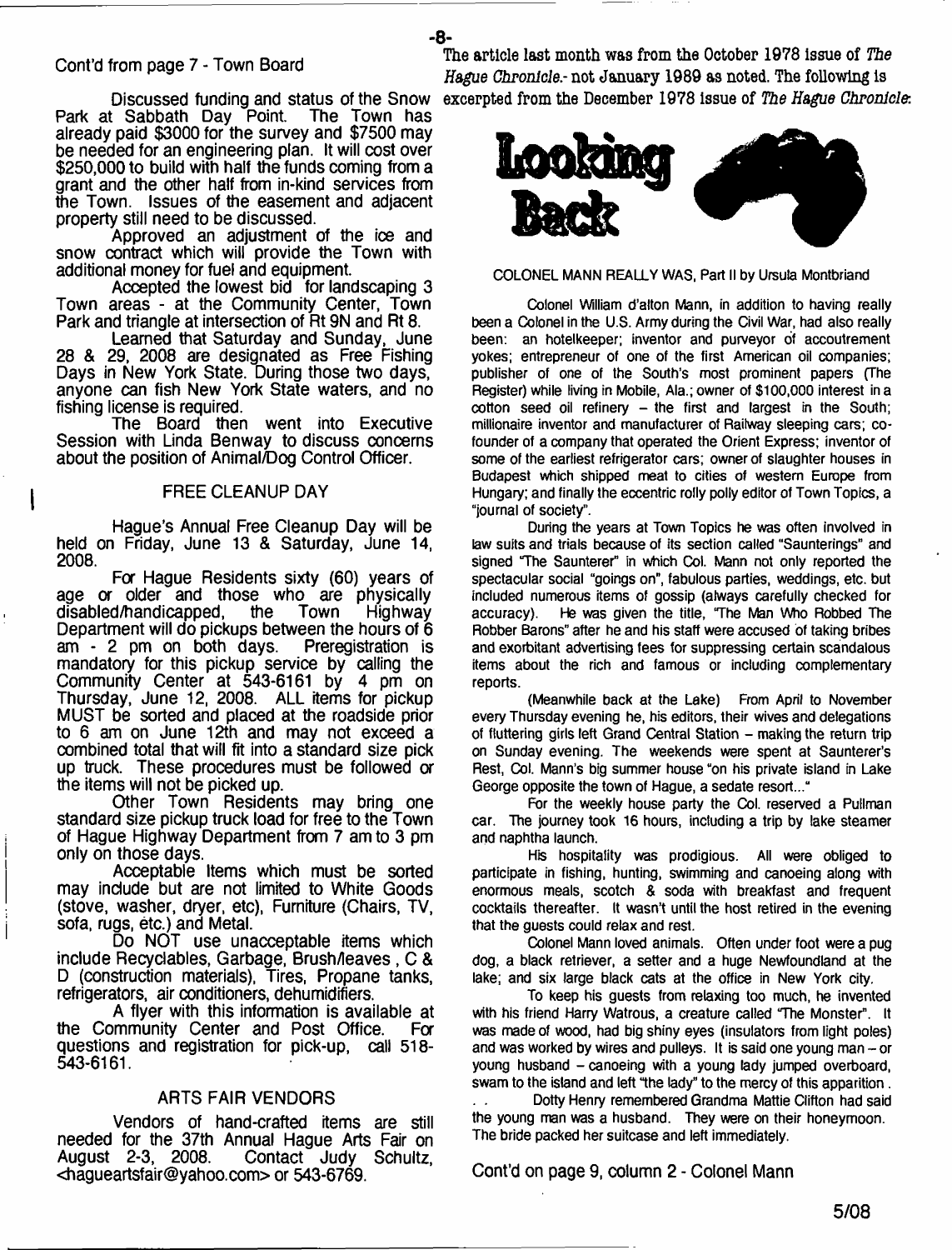## *~ S O U b ] V I b ) G S ~*

BORN: A son, Aidan, on January 11, 2008 to Kimberly and Ken Chalk. Aidan is the great granddaughter of Howard Crusey and granddaughter of Bill and Ming Crusey. Aidan and his parents will visit the Crusey family in Hague this August.

BORN: A son, Henry Nelson, on May 15, 2008 to Congresswoman Kirsten Giliibrand and her husband, Jonathan in Bethesda, MD. Mrs. Gillibrand was still working diligently as our representative the previous day.

DIED: Helen Marie (Nebel) Schoder, 89, of Morristown, NJ on April 5, 2008. Helen and her late husband Erlo were summer residents of Hague since 1932. She is survived by her children Barry and wife Sharon, Warren and wife Margo and Carol Zamrok and husband John. She is also survived by 12 grandchildren and 19 great-grandchildren.

DIED: Hannah Mae (Conlon) Cameron, 91, of Hague on April 12, 2008. Hannah was a lifetime resident of Hague. She was employed by Silver Bay for many years and was a former member of the Hague Fire Department and Parent-Teacher Association. Hannah is survived by one daughter, Donna S. Charboneau of Hague, two sisters, Katie M. Hunter and Margaret DelSignore of Hague as well as a grandson, Adam Charboneau. Hannah and her sisters were featured in an article in the December 2006 issue of *The Hague Chronicle.*

DIED: Charlotte Knapp Winslow, Jr., 90, Sykesville, MD on Charlotte is survived by her three daughters, Beth Kiker, Emily Goddard, Trida Funderburk and their husbands, by nine grandchildren and thirteen great-grandchildren. Charlotte and her late husband, Bill, spent summers at Silver Bay for many years.

CONGRATULATIONS: To Helen and Arnold Goetsch of Hague who will celebrate their 50th wedding anniversary on May 31, 2008.

#### HAGUE HONOR STUDENTS

Students from Hague continue to be among the top students in the Ticonderoga School District. Over 50% of the students are on the honor roll and 100% of the 6th grade students are on the First Honor Roll and Sentinel Merit Society for the third marking period.

On the honor roll for Ticonderoga High School are: Grade 12: First Honors - Samantha Abare, Jordon Fuller Grade 11: First Honors - Jared Best, Brendan Carberry, Molly Ginn

Grade 10: First Honors - Kaley Manning, Jamie Patchett and Second Honors - Jessie Patchett

On both the First Honor Roll and the Sentinel Merit Society at the Middle School are:

Grade g: Abigail Gurney, Corey King, William Lawrie, Harley Trudeau

Grade 7: Grace Ginn, Bryana Goetsch, Chelsea Kearns, Kamey Manning, Jordan McKee

Grade 6: Taylor Coffin, Jeanette Coon, Ty Denno, Sean Lawrie, Kimberly Porter, Rebecca Porter

#### Cont'd from page 8 - Colonel Mann

- **9**-

**Bernie Clifton remembered that Mann had inspired Watrous by hauling a huge trout out of the lake, close enough for him to see it but declining to bring it closer saying he wanted to go weigh it. When Harry saw that it was made of wood, he determined to out-do ft.**

**Dr. Cole reported that the Col. had kept Saunterer's Rest on the state-owned island for 20 years by maintaining that it was a temporary structure. He proved it in 1916 when it was moved across the ice to Island Harbor Point.**

**"He was a loving man". He gave parties for all the children in the neighborhood; picnics for Civil War Veterans; and a Town Topics' Trophy at the annual regatta. Clifton West added that his mother and father** were working at Mann's 'The Farm" when they were **married. "It was customary for city people to give a big reception. The Col. invited the couple, their friends & families and the summer people. They all came and brought presents for the bride and groom." He said, "It was as if they were all one family".**

**Saunterer's Rest became the Island Harbor House when the original hotel burned. It is now once again a private residence for the Albert Lawrence family.**

**The Farm" is the same for Charles Parlin & family and part of Arcady Bay Estates.**

**(Mrs. Montbriand's chief sources were Andy Logan's The Man Who Robbed The Robber Barons; and people who remember stories about The Colonel.)**

**[Researched for** *The Hague Chronicle* **by the Hague Historical Society.]**

#### THANKS FROM HAGUE CREEK

The Hague Creek Antiques and Cafe has closed and the buildings sold. Diane Farinick and Pittman have enjoyed wonderful years meeting so many great people."

"We want to thank you all for your valued business and support. It has truly been a great experience running the gift store and cafe. Whether is was decorating our hamlet for the season, doing Holiday in Hague, the Art Show or decorating a float for the parade, everything has been a labor of fun and enjoyment. We send good wishes to all."

#### 4H & CO-OP EXTENSION PROGRAMS

The Cornell University Cooperative<br>Extension Education Center (CCE) in Extension Education Center (CCE) in Warrensburg has many events of interest to local youth. The 4-H Fly Fishing Club is currently recruiting new members and on Sunday, May 25th, at 1 pm at the Center on Schroon River Road they will be holding a meeting for potential new members and giving demonstrations on how to cast.

Three day 4-H Wilderness Exploration Programs will be held for ages 9-15 this summer. The trips are designed to give youth a basic knowledge of the Adirondack environment including its forest and wildlife and low-impact camping is stressed.

Fa more information on these programs, call CCE at 518-623-3291 or 668-4881.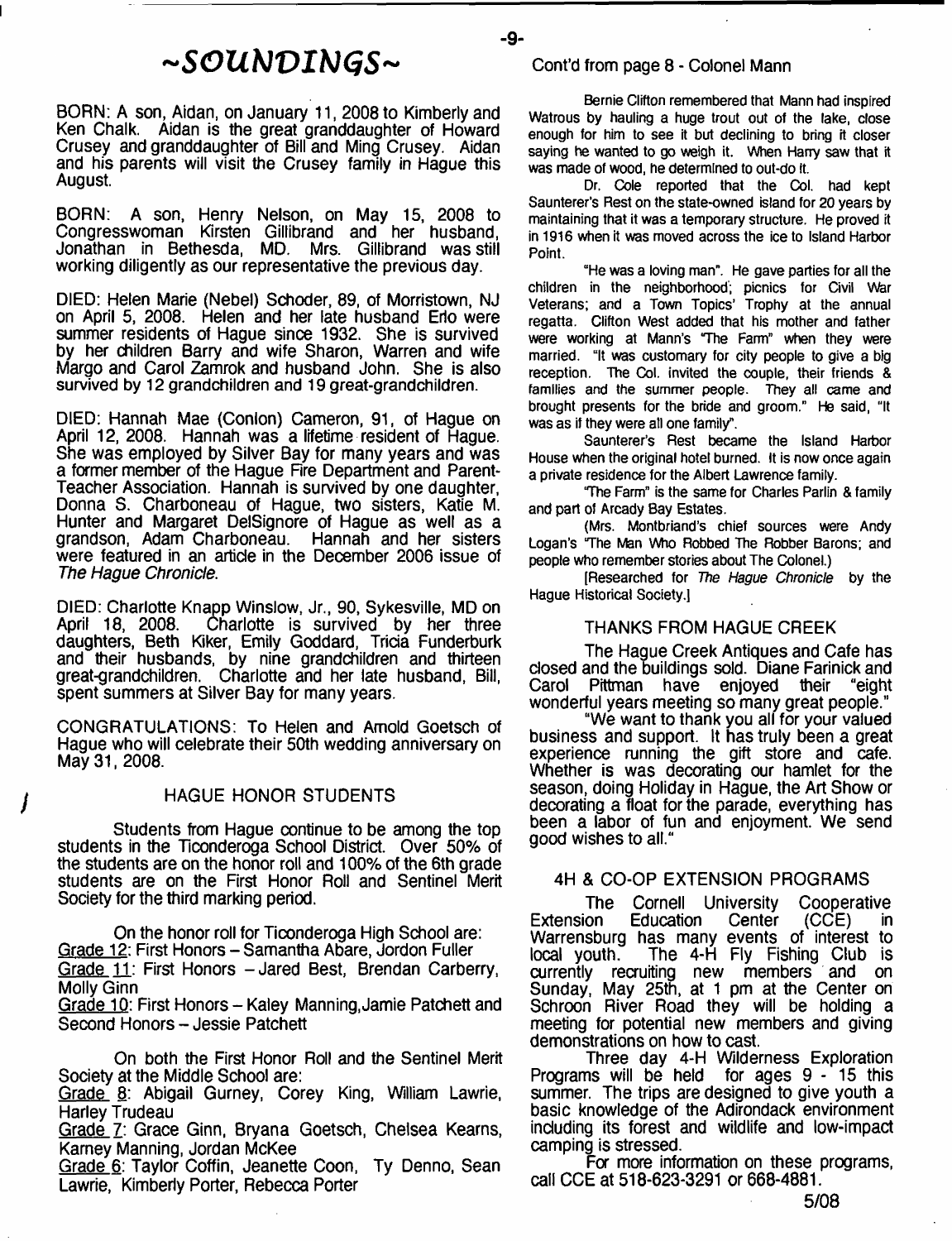Excerpted from a 2008 Property Tax Update by Richard Gladu, Hague Town Board member

 $\mathbf{I}$ 

Over the course of the past several years there has been an ever increasing dissatisfaction and outrage with the ever increasing property taxes, which often reach confiscatory levels. I just want to summarize some of the activity which has taken place aimed at addressing this issue.

In September 2004, working with concerned taxpayers in the three counties surrounding Lake George, the Tri-County Committee for Property Tax Relief was formed. Steering committee members include: Richard Gladu - Hague, Warren County, John Whiteley - Ticonderoga, Essex County, and Bert Windle - Putnam, Washington County.

By mid April, 2005, the Town of Hague passed Resolution 44 in favor of school funding reform highlighting the gradual transition to full state funding of education to eliminate the irrational reliance on property values, the elimination of unfunded mandates, and the establishment of property tax relief measures such as the circuit breaker for residents tying the property tax to a percentage of a person's income.

In May 2006, at a meeting in Lake George with Senator Little on property tax reform, the Tri County Committee suggested the establishment of a Blue Ribbon Commission to identify the drivers of this out of control property tax situation and recommend changes to fix this problem.

As a result of a significant grass roots effort from over 52 statewide tax activist groups, now operating as the New York State Coalition For operating as the *New York State Coalition For Property Tax Reform,* Senator Little introduced such a Bill on May 9, 2007, which passed in the Senate but later died in the Assembly.

Recognizing the significance of this issue, Governor Spitzer established the NYS Commission on Property Tax Relief on January 23, 2008. Chairman Tom Suozzi from Nassau County noted that this bipartisan commission is charged with "examining, investigating and recommending the most effective approach to imposing a limit on local school property tax growth in New York State without adversely impacting the ability of school districts to provide a quality education to all students."<br>The Commission also

Commission also is charged with developing a package of reforms to address unfunded mandates and other root causes of high property taxes, as well as developing proposals to make the property tax relief system more fair for middle-class property owners.

The Commission has held 8 public meetings statewide, soliciting testimony from many expert witnesses, legislators, public interest groups, tax activists, as well as concerned citizens. These meetings have provided a platform for us to push for the Galef / Little Circuit Breaker Bill - ( A1575a / S1053a).

School administrators and school board associations favor a circuit breaker over a property tax cap because with a tax cap - which would limit property tax hikes to a small percentage every year school districts take huge revenue hits. With a circuit

breaker, schools would continue to receive revenue at the same rate, but the money would come from state income taxes rather than local property taxes.

John Whiteley, who has been selected as the spokesperson for the Tri-County Committee, and has been addressing this problem over the past 15 years, has attended all 8 meetings, providing testimony in support of the Circuit Breaker bill. I have had the opportunity of attending and providing testimony at the Commission meetings in Albany, and Syracuse, as well as the staff meetings in Plattsburgh, and Colonie. The circuit breaker concept has received significant support as a meaningful relief measure while real school funding reform gets defined.

The Commission is scheduled to publish its preliminary report on May 22, 2008. We do expect spending caps, mandate relief and the circuit breaker to be key elements for relief to the middle class taxpayers.

Subsequent to that, we will launch a statewide campaign to communicate with and solicit the support of our Legislators in order to get this Bill through this Executive session.

[For the full text of Mr. Gladu's remarks, go to the Hague Town Homepage <[www.townofhague.org](http://www.townofhague.org)> for the May 2008: Property Tax and School Tax Updates.

#### FESTIVAL GUILD ANNUAL DINNER

The Ticonderoga Festival Guild will hold its Progressive Dinner on June 10,2008 at the new Best Western. Three seatings are scheduled for 4, 5 and 6 pm. Diners will move from room to room for the various specialty courses. Tickets are \$32 for this annual Tickets are \$32 for this annual fundraising event and may be purchased by contacting the Ticonderoga Festival Guild at PO Box 125, Ticonderoga, NY 12883.



- **10**-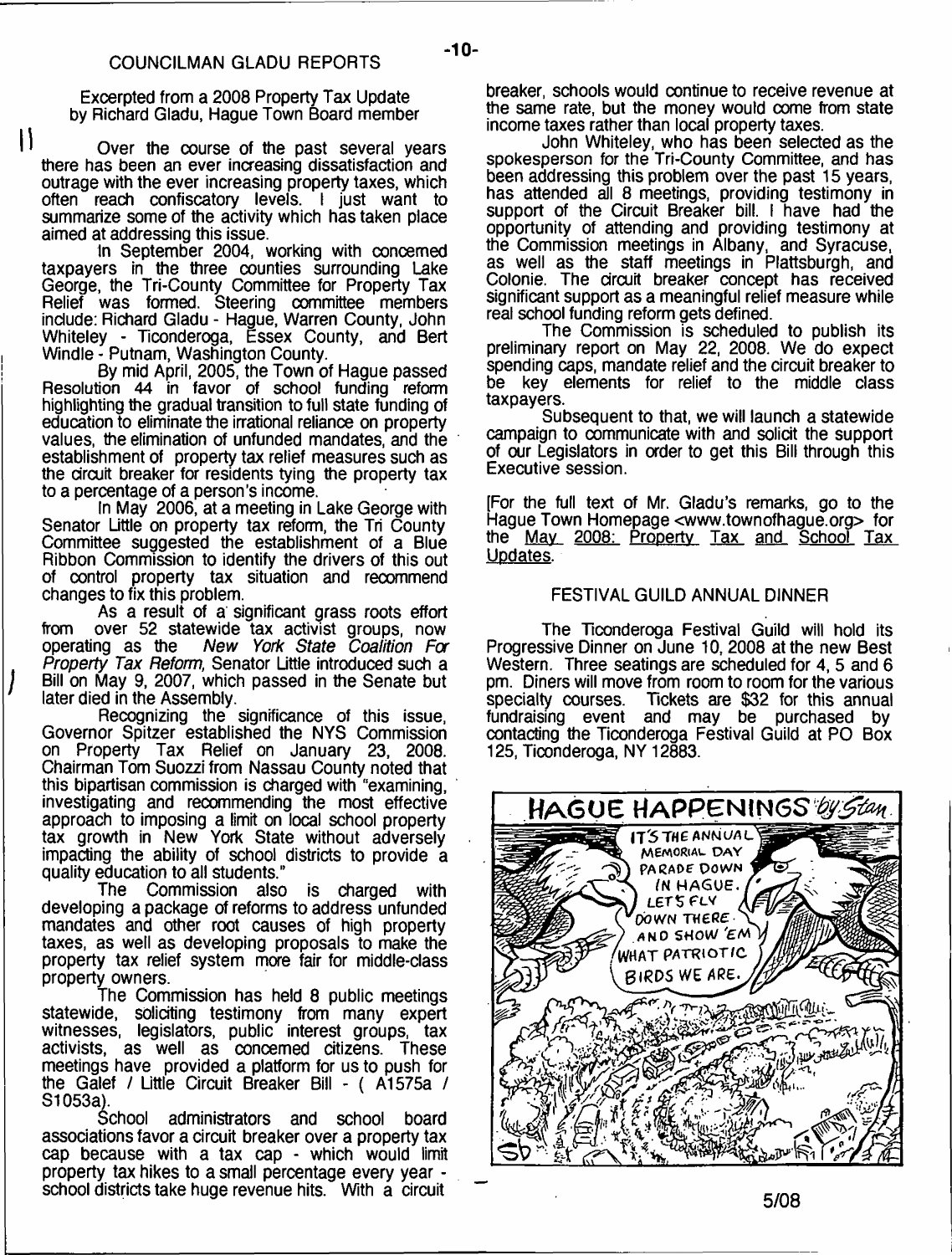### *NJATU'KE M £W S*

 $-11-$ 

### *9y T^fancy Wotton Scarzeffo*

#### The Squirrel Family

By now you have probably seen most of this family as they have made their emergence from their winter homes in trees or burrows under the ground. In this part of the Adirondacks, the family includes tree squirrels (red and gray), flying squirrels, chipmunks and the woodchuck. All squirrels have long chisel-like front teeth, sharp claws and strong legs as well as clusters of sensitive whiskers on their faces and front legs to help them navigate dimbing trees or tunneling underground.

The gray squirrel is widespread and abundant in New York State. Here it finds oak and hickory trees that produce food and denning sites where we can see their large leaf nests high in the treetops. The 11/2 pound gray squirrel prefers to gather food in the trees, jumping from limb to limb or tree to tree to find nuts and seeds, but will venture onto the ground to forage for those that have dropped. Gray squirrels also come in other colors like the black one we have seen here for several years.

The smaller red squirrel weighs about onehalf pound and gets its name from the rusty coloration of its back and tail. These aggressive, energetic squirrels live primarily where evergreens are abundant so the hemlocks and white pines in our forests are where we find them chattering and scolding any intruders (like us) while they feast on cone seeds from their evergreen outpost.

This is also the home to northern flying squirrels. The smallest member of this family, the reddish-brown flying squirrel weighs only about 2 ounces. Seldom seen, this nocturnal squirrel is most active at night feeding heavily on lichens and fungi but can be a regular visitor to bird feeders as they are here in Forest Bay. Flying squirrels do not actually fly. By extending their feet, they cause large flaps of skin along the sides of their bodies to stretch tight, forming a wing-like structure allowing them to glide short distances  $\sim$  like from a tree to the bird feeder!

The largest member of the family is the woodchuck, weighing in at 7 to 12 pounds. The long, coarse brown coat covers a chunky body kept dose to the ground where it lives in a sometimes-extensive network of underground tunnels and burrows. It prefers farmlands and open fields, but also occurs near homes where they can do great damage to vegetable and flower gardens as I have experienced. Just a forewarning that one crossed the road in front of me on 9N between Friends Point and Hague headed, towards the homes along the lake!

The most easily recognized and abundant member of this family, the Eastern chipmunk can be quite comfortable living dose to humans. As young children, my grandfather would set us up in the Adirondack chairs on the lawn where we would sit perfectly still with our hands outstretched holding bread crusts or peanuts. Soon, little

"chippies"' would come and eat out of our hands and by summer's end, they'd be quite tame. Weighing about 4 ounces, the chipmunk is distinguished by the two tan and five blackish stripes on its back and the two brownish stripes on each side of its face. Chipmunks spend most of their time on the ground gathering food. Their diet consists of nuts, seeds, berries, mushrooms, insects, snails and occasionally young birds and bird eggs. They cache food in their burrows throughout the year and rely on this stored supply to get them through the winter.

The complex burrow system includes a nesting chamber, a couple of separate "bathrooms", a few food storage chambers, various side pockets connected to the main tunnel where they may move babies when flea infestations become intolerable, and separate escape tunnels with "plunge" holes for quick disappearances when danger lurks above ground. The main entrance is angled into the ground and is not surrounded by obvious mounds of excavated dirt because the chipmunk carries it away in cheek pouches and scatters it away from the burrow. The "plunge" holes are even less obvious for good reason. When a predator (hawk, fox or our family dog) approaches, the chipmunk can scurry to the nearest emergency entrance and disappear down the hole that is designed to go straight down (no angle) into the escape tunnel. The entrance is usually camouflaged with leaves and several are strategically located so that there is always one close by.

This morning I have already been entertained by the antics of a gray squirrel and a chipmunk trying to get to the seed in the bird feeder. But I think a woodchuck in the yard would be much less welcome and entertaining!

### *W E'AT'lfe'R 'bfO'f'ES*

### *by JorAnne 'DeTranco*

#### April-Mav Weather Report

Weather has generally been mild and spring-like with many days in the upper 70's. There has been little rain. We could use a good soaking. Spring flowering We could use a good soaking. Spring flowering bulbs such as tulips, daffodils and hyacinths were especially beautiful and long lasting this year. Flowering trees and shrubs were also abundantly full of blossoms. This could be due to a plentiful supply of water from the snow pack and the fact that the ground did not freeze this winter allowing the plants to take up the water. A third factor was the winter temperatures did not get much past 0 this winter so bud kill was minimal.

After a cold period around April 13 we saw snow showers. Temperatures warmed up to mid 70's April 16-23. Days were warm and sunny. We topped out at 81 on 4/23. This was a great week to get outside and dean up the yard. On April 24-May 4, cooler temperatures prevailed (50's) with douds and rain showers moving in. Several frost warnings were issued. The week of May 5- 11, temperatures were more seasonal in the mid 60's.

During this time the first black flies appeared. As of May 14th the black flies have increased in numbers and are downright annoying. With the decrease in our resident bat population, it may be a bad season for bugs. Arm yourselves with insect repellant when venturing out especially in the late afternoon hours. 6/08